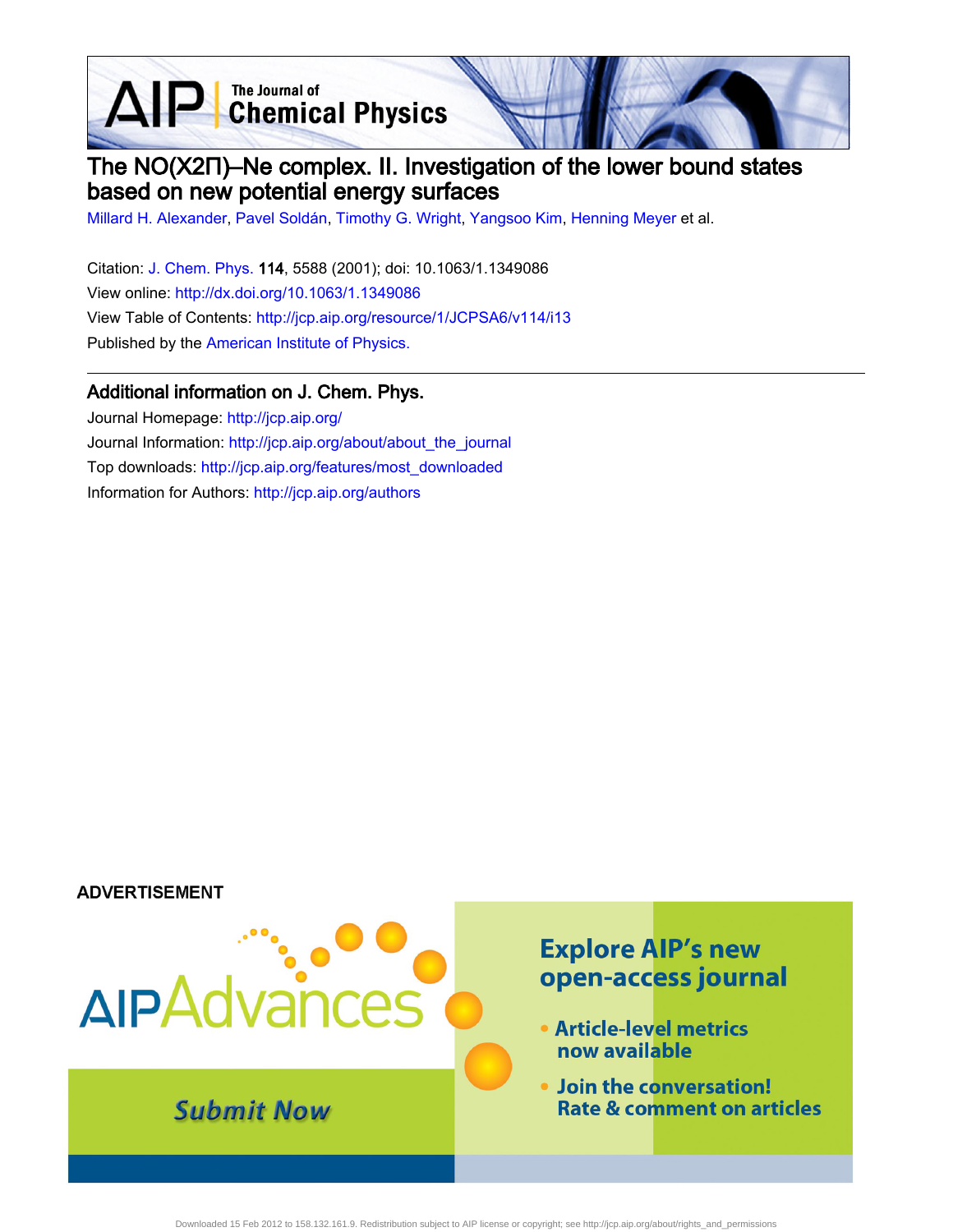## The  $NO(X^2\Pi)$  – Ne complex. II. Investigation of the lower bound states **based on new potential energy surfaces**

#### Millard H. Alexander<sup>a)</sup>

*Department of Chemistry and Biochemistry, University of Maryland, College Park, Maryland 20742-2021*

#### Pavel Soldán

*Department of Chemistry, University of Durham, South Road, Durham DH1 3LE, United Kingdom*

Timothy G. Wright

*School of Chemistry, Physics and Environmental Science, University of Sussex, Falmer, Brighton, BN1 9QJ, United Kingdom*

Yangsoo Kim and Henning Meyer *Department of Physics and Astronomy, University of Georgia, Athens, Georgia 30602-2451*

Paul J. Dagdigian *Department of Chemistry, The Johns Hopkins University, Baltimore, Maryland 21218-2685*

#### Edmond P. F. Lee

*Department of Chemistry, University of Southampton, Highfield, Southampton, SO17 1BJ, United Kingdom and Department of Applied Biology and Chemical Technology, Hong Kong Polytechnic University, Hung Hom, Hong Kong*

(Received 25 September 2000; accepted 19 December 2000)

High-quality *ab initio* potential energy surfaces were calculated and subsequently used to predict the positions of the lowest bend-stretch vibrational states of the  $NO(X^2\Pi, v=0)$ –Ne complex. The vibrational wavefunctions and basis set expansion coefficients, determined within the adiabatic bender model, were then used to simulate the observed spectrum for excitation of the  $NO(X<sup>2</sup>II, v=2)$ –Ne complex. The overall position and rotational substructure matches well the experimental results for this system, which are presented in the preceding article  $[Y.$  Kim, J. Fleniken and H. Meyer, J. Chem. Phys. 114, 5577 (2001)]. A heuristic Hamiltonian, which includes the most important couplings and splittings, is used to improve the fit to experiment. © *2001 American Institute of Physics.* [DOI: 10.1063/1.1349086]

#### **I. INTRODUCTION**

Collisions of diatomic free radicals with noble gases provide exemplary systems for the investigation of interactions of molecular free radicals, which are of great importance in all of chemical kinetics. These interactions are complicated by the presence of electronic spin and/or orbital angular momentum, which can couple with the orbital angular momentum of the collision partners.<sup>1</sup> Collisions of the NO molecule in its  $X^2\Pi$  electronic ground state with noble gases have been the paradigm. Although the NO–Ar and NO–He systems have been extensively studied, there has been relatively little attention given to the NO–Ne system. In early work Thuis *et al.* used total scattering experiments to investigate the isotropic portion of the NeNO potential.<sup>2</sup>

Spectroscopic investigation of the bound states of the weakly bound complex between a molecular radical and a noble gas atom provides information on the shape of the potential energy surfaces (PESs) in the region of the van der Waals minimum, information which complements that available from inelastic scattering studies. $3$  This has been exemplified by work over the past decade on the complexes of OH( $X^2\Pi$ ) with Ar and Ne.<sup>4–11</sup> For NO–Ar and NO–Ne

Mills, Western, and Howard<sup>12,13</sup> used microwave and radiofrequency spectroscopy to investigate transitions between a number of multiplet levels associated with the lowest rotational levels of the complex. This past year, Meyer and  $\rm{co\text{-}works}^{14}$  have used overtone pumping in the region of the NO  $v=2 \leftarrow 0$  stretch, followed by resonance enhanced multiphoton ionization (REMPI) detection, to observe rotationally resolved spectra corresponding to the ground and first excited ro-vibronic states of the  $NO(X)$  – Ar complex.

In earlier work, Miller and Cheng<sup>15</sup> and Meyer and co-workers<sup>16</sup> used  $(2+1)$  REMPI to investigation the complex of NO with Ne by making use of several different NO Rydberg states. In the preceding article, $17$  Kim, Meyer, and Fleniken (KMF) have used this technique to carry out the IR (infrared) REMPI double resonance spectroscopy of the NO–Ne complex and hence extract information on the lowest bend-stretch levels of this complex, in a manner similar to that described earlier for NO–Ar.<sup>18</sup>

Because of the simplicity of the NO–Ne system, and encouraged by the success of our calculations<sup>18</sup> of the bound states of the NO–Ar complex, we undertook a theoretical investigation of the lower bound states of the NO–Ne complex. We report in the next section the calculation of highquality *ab initio* potential energy surfaces, which are subse-

a)Electronic mail: mha@mha-ibm4.umd.edu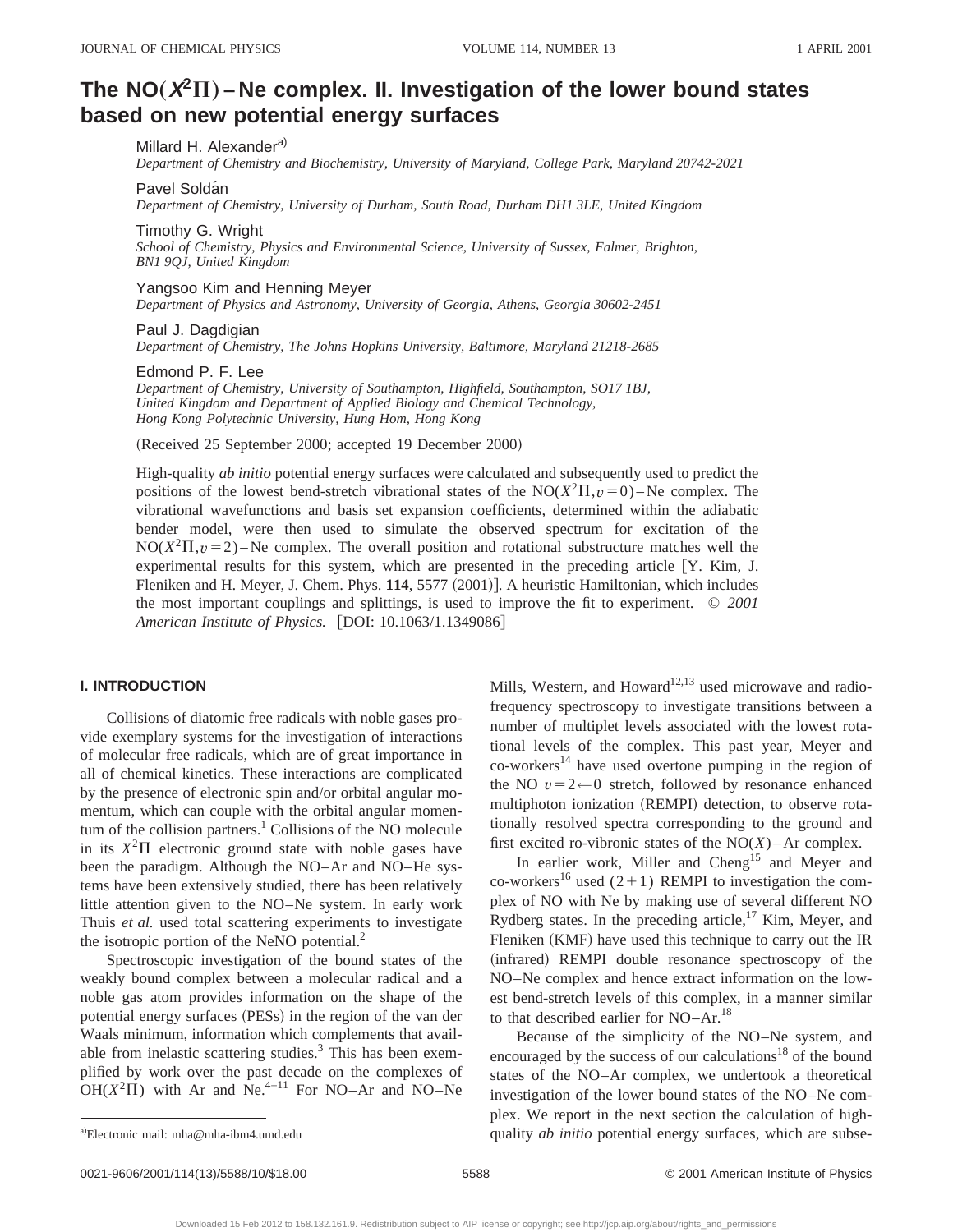quently used to calculate the bound states of the complex based on a full close-coupled expansion of the bound-state wavefunction.

The organization of this article is as follows: In the next section we review briefly the NeNO PESs used. The method and computational details for the determination of the bound states of the  $NO(X)$ – Ne complex are described in Secs. III and IV. This is followed by introduction of the heuristic Hamiltonian invoked in the preceding article.<sup>17</sup> The formalism used to simulate the excitation spectra is presented in Sec. VI. Section VII contains a comparison of the predicted and experimental spectra. We end with a brief conclusion.

#### **II. POTENTIAL ENERGY SURFACES**

The approach of a structureless atom to a molecule in a  ${}^{2}\Pi$  electronic state gives rise to two PESs, of *A<sup>n</sup>* and *A<sup>1</sup>* reflection symmetry.<sup> $19$ </sup> The PESs are a function of the three Jacobi coordinates  $r$  (the NO bond distance),  $R$  (the distance between the Ne atom and the center of mass of the NO molecule), and  $\theta$  (the angle between **r** and **R**) with  $\theta = 0$ corresponding to colinear Ne...NO. Our first task was the *ab initio* determination of these two PESs.

A grid of potential energy points was calculated by restricted coupled-cluster RCCSD(T) calculations<sup>20</sup> using an aug-cc-pVQZ basis with the MOLPRO 98.1 *ab initio* program suite.<sup>21</sup> It is acknowledged that there is a small error in the calculation of  $RCCSD(T)$  energies in this version of the program; however, subsequent testing of the size of the error using MOLPRO  $2000^{21}$  showed that the error would leave the calculated quantities in the present article essentially unchanged.] The grid of geometries used was selected on the results of geometries optimized at the UQCISD level using GAUSSIAN 98,<sup>22</sup> with a higher concentration of points around the minimum. All points were corrected for basis set superposition error using the full counterpoise method of Boys and Bernardi.23 To reduce the total computer time required, the NO bond distance was held fixed at  $1.1526 \text{ Å}$  [the equilibrium internuclear separation predicted by a comparable  $RCCSD(T)$  calculation on the isolated NO molecule.

The center-of-mass distances, *R*, selected were 2.3, 2.8, 3.1, 3.3, 3.5, 3.6, 3.7, 3.8, 4.0, 4.5, 5.0, and 7.0 Å, while the Jacobi angles,  $\theta$ , chosen were 180.0, 154.126, 132.624, 111.292, 90.0, 68.708, 47.376, 25.874, and 0.0 degrees. These values are the nodes for the Gauss–Lobatto quadrature based on the spectral representation of the Legendre recursive system.<sup>24</sup> The ORTHOPOL program suite<sup>24</sup> was used to determine the nodes and corresponding weights.

For both the *A'* and *A*<sup>*n*</sup> PESs a function reciprocalpower reproducing kernel Hilbert space (RP-RKHS) interpolation procedure $^{25,26}$  was used to construct an analytic approximation to the dependence on  $R$ ,  $V(R, \theta_i)$ , for each separate value of  $\theta_i$ . To obtain the correct long-range behavior of the interaction potential, $2<sup>7</sup>$  interpolation with respect to  $R^2$  was performed using the RP-RKHS parameters  $m=2$  and  $n=2$ . In the treatment of the nuclear motion of the NeNO complex, it is convenient to work with the average and halfdifference of the  $A''$  and  $A'$  PESs, defined as<sup>19</sup>



FIG. 1. Comparison of the dependence on the Ne/Ar–NO center-of-mass separation of the largest of the  $V_{10}(R)$  terms in the Legendre expansion of the sum PES  $[Eq. (2a)]$  as predicted by our  $CCSD(T)$  calculations. The ArNO results are taken from Ref. 29.

and

$$
V_{\text{dif}}(R,\theta) = 0.5[V_{A''}(R,\theta) - V_{A'}(R,\theta)].
$$
 (1b)

Finally, in order to obtain the  $\theta$  dependence for a given value of *R*, the sum and difference potentials were projected onto reduced rotation matrix elements, $28$  making use of the Gauss–Lobatto quadrature:24

$$
V_{\text{sum}}(R,\theta) = \sum_{l=0}^{l_{\text{max}}} V_{l0}(R) d_{00}^l(\theta)
$$
 (2a)

and

$$
V_{\text{dif}}(R,\theta) = \sum_{l=2}^{l_{\text{max}}} V_{l2}(R) d_{20}^{l}(\theta), \qquad (2b)
$$

where  $l_{\text{max}}=8$ , corresponding to the number of angles in the *ab initio* grid.

The dependence on *R* of the largest of the  $V_{10}(R)$  and  $V_{12}(R)$  expansion terms is illustrated in Figs. 1 and 2, for the  $RCCSD(T)$  NeNO calculations of the present article. These are compared with similar plots for the  $UCCSD(T)$  ArNO PESs.<sup>29</sup> The overall behavior is very similar, except for a reduction of  $\sim 0.5$  bohr in the size of the potential, which reflects the smaller size of the Ne atom, and a smaller well. The well depth  $(D_e)$  in the isotropic term  $[V_{00}(R)]$  in the expansion is  $35.3 \text{ cm}^{-1}$  and the minimum occurs at 6.93 bohr. These values agree reasonably well with the empirical estimates of Thuis *et al.* from molecular beam scattering experiments  $\left(\varepsilon \cong 50 \,\mathrm{cm}^{-1}, r_e \cong 5.9 \,\mathrm{bohr}\right)^2$ 

For both ArNO and NeNO the difference potential is negative. This indicates that the *A*<sup>*n*</sup> PES is less repulsive than the *A*<sup> $\prime$ </sup> PES. As might be expected, the magnitude of the difference potential is roughly a factor of 2 smaller for the NeNO system. In contrast, for the HeNO system at some geometries the  $A''$  PES lies above the  $A'$  PES.<sup>30,31</sup> We refer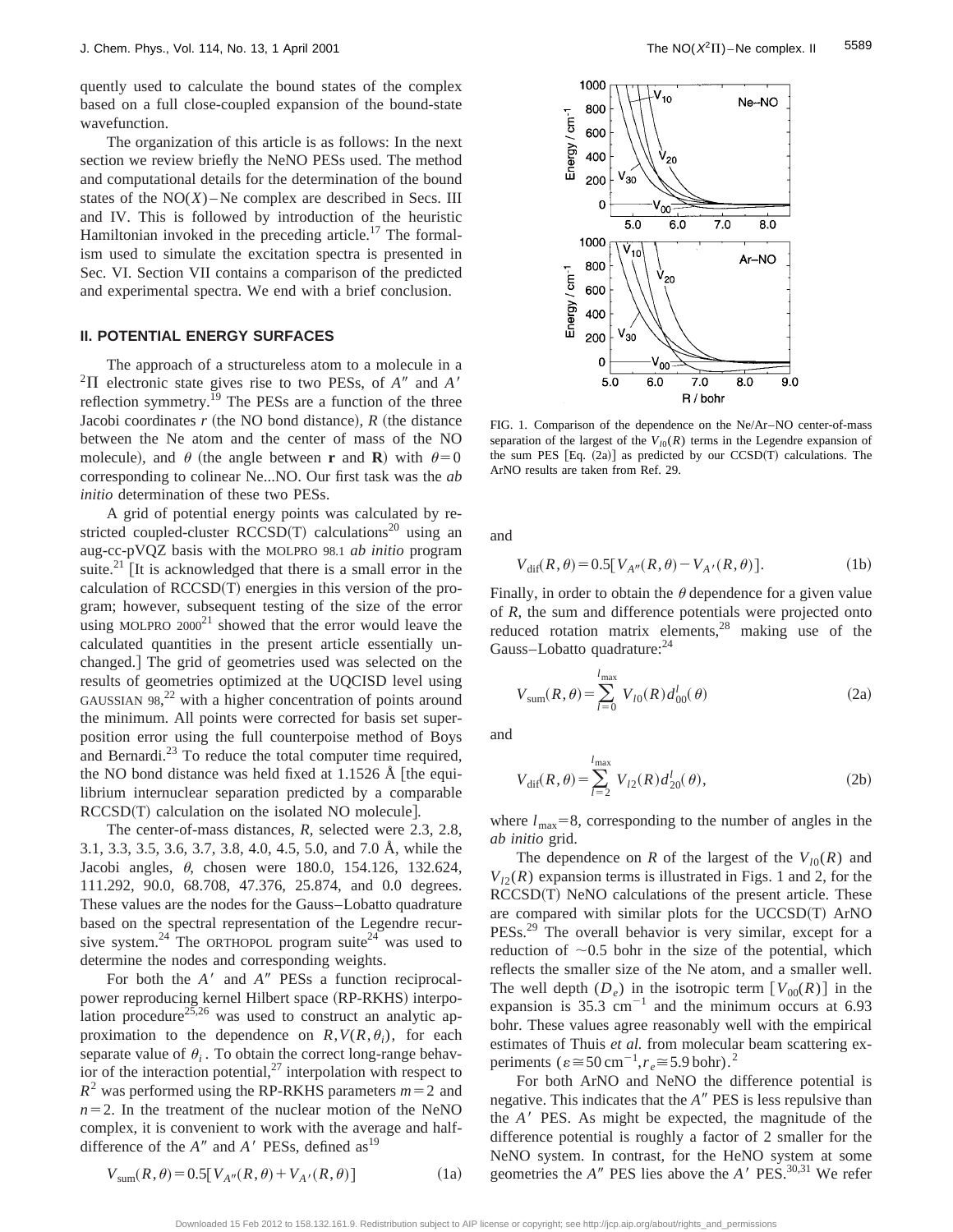

FIG. 2. Comparison of the dependence on the Ne/Ar–NO center-of-mass separation of the largest of the  $V_{12}(R)$  terms in the Legendre expansion of the difference PES  $[Eq. (2b)]$  as predicted by our CCSD(T) calculations. The ArNO results are taken from Ref. 29.

the reader to the earlier work of Wright, Chalasinski, and co-workers for a more complete discussion of the different potentials for HeNO.<sup>30,31</sup>

#### **III. BOUND STATES OF THE NO–Ne COMPLEX: FORMALISM**

To describe the bound levels of the NO–Ne complex, we expand the complete wavefunction in a basis formed by products of the wavefunctions which describe the electronicrotational states of the NO molecule and angular momentum functions which describe the orbital (end-over-end) rotation of the complex. One can use a space- or body-frame expansion.<sup>18</sup>

In a body-frame (BF) expansion we construct the complete wavefunction by first defining primitive- $P\omega$  functions, which are, in the coordinate representation,

$$
|jP\omega JM\rangle = \frac{[(2j+1)(2J+1)]^{1/2}}{4\pi} D_{MP}^{J*}(\hat{R}) D_{P\omega}^{j*}(\hat{r}_b) |\lambda \sigma \rangle.
$$
\n(3)

Here *j* denotes the total angular momentum of the diatomic molecule, with projections  $P$  and  $\omega$  along, respectively, **R** and **r**, the body- and molecule-fixed *z*-axes. The subscript *b* indicates that the angles which define the orientation of **r** are taken with respect to the body frame. Also,  $|\lambda \sigma \rangle$  designates the electronic component of the wavefunction, in which  $\lambda$ and  $\sigma$  denote, respectively, the molecule-frame projections of the electronic orbital and spin angular momenta. Note also that  $\omega = \lambda + \sigma$ , and *P* is the projection of both *j* and *J* along **R**. Definite-parity combinations of these primitive functions can be defined

where the symmetry index  $\xi$  can take on the values  $\pm 1$ . The total parity of the wave functions defined in Eq. (4) is  $\xi$  $(-1)^{J-1/2}$ . We designate these functions *signed-P* $\omega$  basis functions, because the two terms correspond to a definite sign of the product  $P\times\omega$ . Alternative choices for the BF basis in which to expand the total wavefunction have been discussed previously.<sup>18</sup>

We expand the full wavefunction in this signed- $P\omega$  BF basis  $[Eq. (4)]$ . This gives rise to the standard set of closecoupled (CC) equations for the expansion coefficients. In matrix notation these are

$$
\left[\frac{d^2}{dR^2} + W(R)\right] C^J(R) = 0,\tag{5}
$$

where  $W(R)$  is the sum of three matrices: the diagonal wavevector matrix, the matrix of the square of the orbital angular momentum  $(L=J-j)$ , and the matrix of the interaction potential(s).<sup>29,32</sup> Expressions for the latter have been given previously.19,33

In the determination of the matrix elements of  $L^2$  we assume a pure-precession limit, in which the electronic orbital angular momentum is unchanged from its asymptotic value. In addition, in the determination of the internal energy levels of each of the basis states (in either the body- or spaceframe) we assume that the spin-orbit splitting in the NO molecule does not change as the Ne atom approaches. Both of these approximations are likely well justified for the weakly bound NO–Ne complex, where the electronic structure of the NO moiety remains essentially unperturbed.

In the BF expansion the potential matrix is block diagonal in *P* and independent of *J* and the sign of *P*. The average  $(V_{sum})$  term in the expansion of the potential [Eq.  $(2a)$ ] couples states with the same value of the projection  $\omega$ , while the difference ( $V_{\text{dif}}$ ) term mixes states with  $\omega' = \omega \pm 2$ . The matrix of the orbital (end-over-end) rotation of the complex has both diagonal and off-diagonal terms. In the centrifugaldecoupling  $(CD)$  approximation,<sup>34,35</sup> the off-diagonal terms, which reflect Coriolis coupling between states which differ in either the magnitude or sign of *P*, are neglected.

Additional physical insight can be gained by an examination of the definite-*P* adiabatic energies, obtained by diagonalization of the unique block of the BF *W*(*R*) matrix corresponding to the chosen value of *P*. The definite-*P* adiabatic energies are defined by

$$
w_P(R) = T(R)W_P(R)T(R)^T,
$$
\n(6)

where  $T(R)$  is the matrix which diagonalizes the *P*th block of the BF  $W(R)$  matrix. The *R* dependence of the  $w_P(R)$ adiabatic energies define "adiabatic bender" (AB) potentials. These can then be used to investigate the vibrational motion along the van der Waals stretching coordinate *R*. 32–34 To the extent that off-diagonal matrix elements of the radial kinetic energy operator can be ignored, and the Coriolis couplings are small, the energies of these vibrational levels will provide a good first approximation to the bend-stretch states of the NeNO complex.<sup>36-38</sup>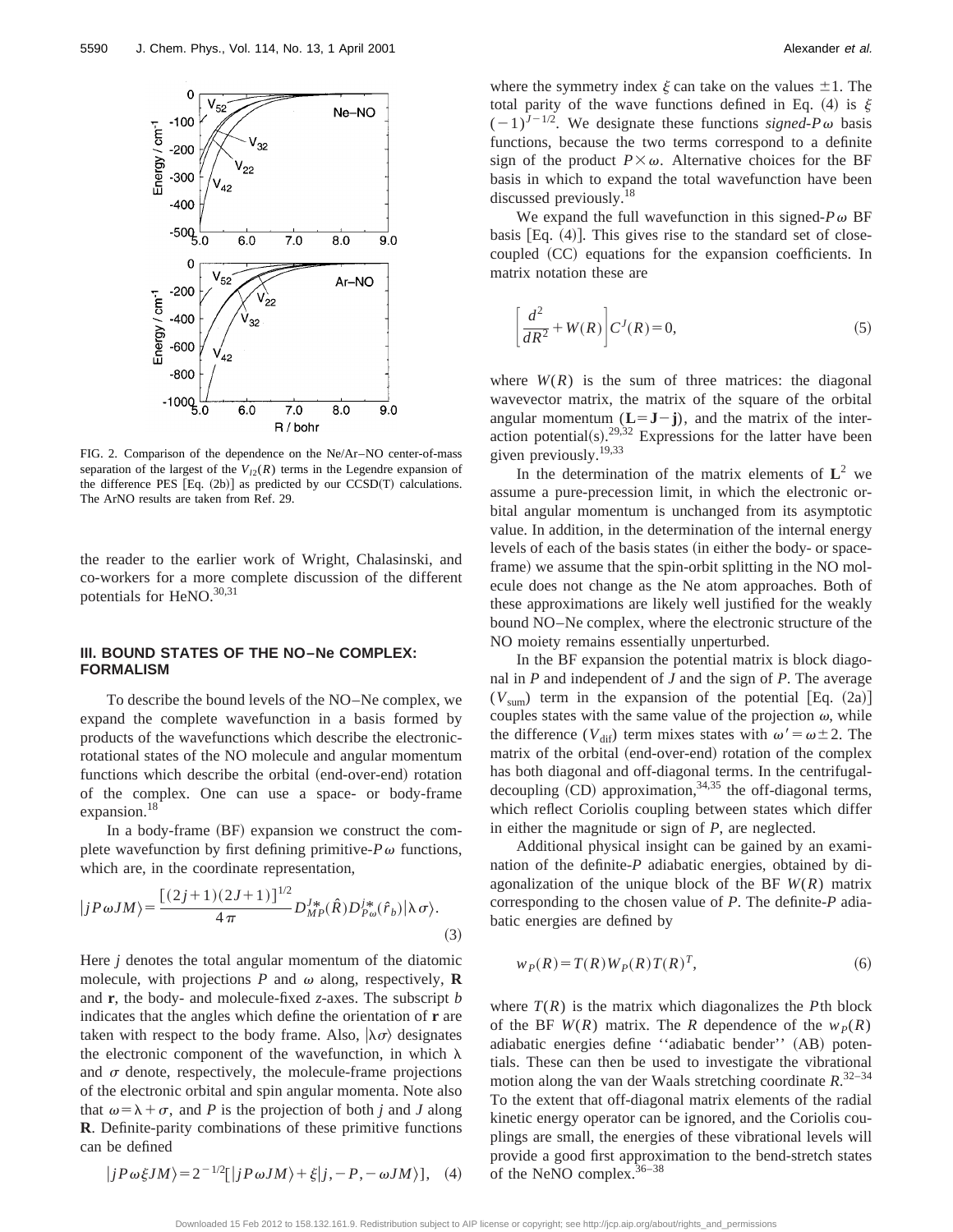#### **IV. BOUND STATES OF THE NO–Ne COMPLEX: PERTURBATION MODEL**

Alternatively, one can use simple arguments based on perturbation theory to obtain an understanding of the energy levels of the complex.  $34,35,39$  The coupling between individual  $|jP\omega\xi JM\rangle$  states due to the various terms in the expansion of both  $V_{\text{sum}}$  and  $V_{\text{diff}}$  is given by<sup>35</sup>

$$
\langle jP\omega\xi JM|V|j'P'\omega'\xi'JM\rangle
$$
  
=  $\delta_{PP'}\delta_{\xi\xi'}[(2j+1)(2j'+1)]^{1/2}$   

$$
\times(-1)^{P-\omega}\sum_{l}\begin{pmatrix}j&l&j'\\-P&0&P\end{pmatrix}
$$
  

$$
\times\begin{pmatrix}j&l&j'\\-\omega&\lambda-\lambda'&\omega'\end{pmatrix}V_{l,\lambda-\lambda'}(R),
$$
 (7)

where  $(:::)$  is a Wigner 3*j* symbol.<sup>28,40</sup> The electrostatic interaction splits the free rotor levels (for a given  $j$ ) into sublevels characterized by the product  $P\omega$ . Since *P* is restricted to positive values, we expect  $j + \frac{1}{2}$  different *P* levels. These levels will be split additionally into pairs corresponding to the sign of  $\omega$ . This results in a total of  $2j+1$  levels. These are further degenerate in the symmetry index  $\xi$ .

To first order the energies of the  $|jP\omega \xi JM\rangle$  states will be given by the diagonal elements of Eq.  $(7)$ . For a given value of *P*, the contribution of the sum potential is represented by the terms with  $\lambda = \lambda'$ . The diagonal matrix elements for  $\omega$  positive and for  $\omega$  negative will be related by the symmetry of the second  $3j$  symbol in Eq.  $(7)$ . Consequently, the matrix elements of the potential which are diagonal in *j* obey the relation

$$
(-1)^{-\omega} \begin{pmatrix} j & l & j \\ -\omega & 0 & \omega \end{pmatrix} V_{l0}(R)
$$
  
=  $(-1)^{2j+l}(-1)^{\omega} \begin{pmatrix} j & l & j \\ \omega & 0 & -\omega \end{pmatrix} V_{l0}(R).$  (8)

Since both  $\omega$  and *j* are half integer, it follows that only the *odd* terms in the sum potential will split the  $+\omega$  and  $-\omega$ levels, by an equal and opposite amount. Thus, to first order, the rotational levels with  $\omega$  positive and  $\omega$  negative will be split by the matrix elements which are diagonal in *j*. Again to first order, this splitting will be independent of *J*, since the matrix elements in Eq.  $(7)$  are independent of *J*.

As discussed in Sec. III, the matrix of the square of the orbital angular momentum **L** is not diagonal in *P*. Evaluating the matrix elements of  $L^2$ , and making explicit use of the fact that the ladder operators  $J_{+}$  are defined with respect to the body frame and hence obey anomalous commutation relations, $41$  we find

$$
B\langle jP\omega\xi JM|L^2|j'P\omega'\xi'JM\rangle
$$
  
=  $\delta_{jj'}\delta_{\xi\xi'}B[J(J+1)+j(j+1)-2P^2]$  (9)

$$
B\langle jP\omega\xi JM|L^2|j'P'\omega'\xi'JM\rangle
$$
  
=  $\delta_{jj'}\delta_{\xi\xi'}B[F(P')\delta_{PP'+1}\delta_{\omega\omega'}$   
+  $F(P'-1)\delta_{PP'-1}\delta_{\omega\omega'}+\xi F(P'-1)$   
 $\times \delta_{-P,P'-1}\delta_{\omega,-\omega'}],$  (10)

where  $B=1/2\mu R^2$  and

$$
F(P) = \{ [J(J+1) - P(P+1)][j(j+1) - P(P+1)] \}^{1/2}.
$$
\n(11)

Since the last term in Eq.  $(10)$  is the only term which depends explicitly on the value of  $\xi$ , it is this term which gives rise to a splitting between the positive and negative parity levels. Because of the Kronecker deltas in the last term, this *P*-type doubling will contribute (at third order in perturbation theory)<sup>39</sup> only for  $P = P' = \frac{1}{2}$  and  $\omega = -\omega'$ . Green and Lester<sup>39</sup> showed that this  $P$ -type doubling is due to a mixed contribution involving the difference potential and the Coriolis coupling. For levels with  $P = \frac{3}{2}$  (or higher), the *P* doubling will appear in fifth order.<sup>34</sup> Because of the dependence of *F*(*P*) on *J*, the magnitude of the *P*-type doubling can be expanded in powers of  $(J + \frac{1}{2})$ . Further, because of the condition that  $\omega = -\omega'$ , the effective size of the *P*-type doubling will be sensitive to the difference potential. The effect of the  $\omega$ - and *P*-type doubling is illustrated schematically in Fig. 11 of the preceding article.<sup>17</sup>

The simple, perturbation-theory arguments from the preceding paragraph suggest that a good approximation to the vibration-rotation levels of the NO–Ne and NO–Ar complexes is

$$
E_{v_b v_s P \omega \xi}^J = E_{v_b v_s P} + B J(J+1) - D[J(J+1)]^2 + \cdots
$$
  

$$
- \frac{\omega}{|\omega|} \left\{ V_0 + V_1 \left( J + \frac{1}{2} \right) + V_2 \left( J + \frac{1}{2} \right)^2 + \cdots
$$
  

$$
+ \xi \left[ C_0 + C_1 \left( J + \frac{1}{2} \right) \right] \right\}.
$$
 (12)

The first term represents the vibrational energy of the complex as well as the rotational energy contribution  $A_{\text{eff}}P^2$  due to the rotation around the *a*-axis. Therefore, the bound state energies of the complex resemble symmetric top levels split by electrostatic interactions and by electronic Coriolis coupling. In first order, the average potential causes an electrostatic splitting  $V_0$ , which removes the degeneracy in  $\omega$ . The coefficients  $V_i$  ( $i=1,2,3,...$ ) parametrize the *J* dependence of the  $\omega$ -splitting which are caused by higher-order interactions involving Coriolis coupling and the difference potential. Consequently, these terms are not present if the bound states are calculated within the CD approximation. For NO–Ar, the *J* dependence is dominated by the linear term  $(V_1)$ , while, for NO–Ne, we find that only the terms corresponding to even powers of  $(J + \frac{1}{2})$  contribute. Finally the *P*-type doubling is described by the constants  $C_0$  and  $C_1$ . We find different parity splittings for the two  $\omega$  levels in the NO–Ne complex, in contrast to the NO–Ar complex.

and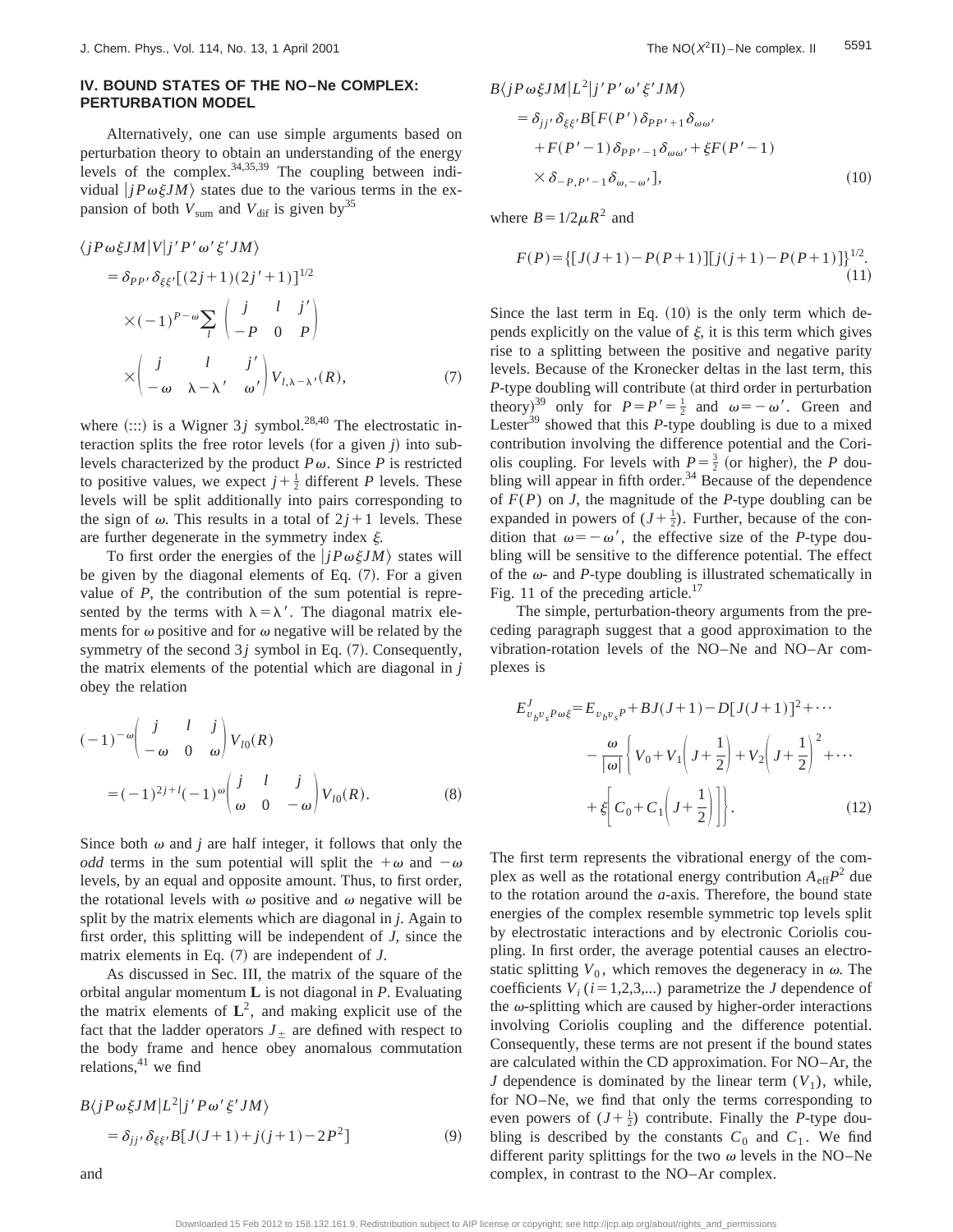

FIG. 3. Adiabatic bender potentials for the NO–Ne complex. The solid and dashed curves correspond, respectively, to  $P = \frac{1}{2}$  and  $P = \frac{3}{2}$ . The states are labeled by *n*, which corresponds to the *n*th eigenvector of the *P*th block of the BF  $W(R)$  matrix [Eq. (6)]. The position of the lowest vibrational level in each AB potential is shown by the horizontal lines; these indicate the energies of the states listed in Table I.

#### **V. BOUND STATES OF THE NO–Ne COMPLEX: RESULTS**

Figure 3 shows the AB potentials for the NO–Ne complex as described by the  $RCCSD(T)$  PESs. The curves occur in closely spaced pairs, which correspond to the  $\omega$ -doublets discussed in the preceding section and shown schematically in Fig. 11 of the preceding article.<sup>17</sup> This assignment is confirmed by examination of the columns of the  $T(R)$  matrix in Eq.  $(6)$ , which are the AB eigenfunctions. In the region of the minima in the curves, the eigenfunctions are dominated by a single signed- $P\omega$  state as defined by Eq. (4). Each of the AB potentials then corresponds, also, to a single signed- $P\omega$  state. Because the minima in both NeNO PESs occur in nearly T-shaped geometry, the states with positive and negative values of  $P \times \omega$  lie very close in energy (see Fig. 4).<sup>18</sup> The *P*-type doubling, also discussed in the preceding section, leads to an additional splitting of each curve (see Fig. 11 of Ref. 17), which is too small to be resolved in Fig. 3.

The energies of the lower bound states of the NO–Ne complex were determined variationally. We followed our earlier<sup>18,37,42,43</sup> implementation of the distributed Gaussian method of Hamilton and Light.<sup>44</sup> All calculations were carried out with our Hibridon 4 code.<sup>45</sup>

Table I presents the energies of the lower states of the NO–Ne complex for  $J=0.5$  and 1.5, relative to the lowest state, as predicted by the CC, CD, and AB calculations with our  $\text{RCCSD}(T)$  PESs. The absolute energy of the lowest vibrational level defines the zero-point-corrected dissociation energy of the complex, which is  $29.35 \text{ cm}^{-1}$ . The excellent agreement between the CD and CC level energies indicates that *P* is indeed a good quantum number.

As discussed in the preceding section, in connection with Eq.  $(10)$ , coupling between levels of different *P*, which is neglected in the CD approximation, arises from the Coriolis term in the rotational Hamiltonian, which couples directly the states with  $P' = P \pm 1$ . Since this will mix directly states with  $P = \frac{1}{2}$  and  $P = -\frac{1}{2}$ , the *P*-type doubling between

the nominally  $P = \frac{1}{2}$  states in Table I is much larger than the *P*-doubling between the nominally  $P = \frac{3}{2}$  states, which are Coriolis mixed only in fifth order.<sup>34</sup> The AB energies also agree very well with the CC and CD energies, except in a few cases where residual nonadiabatic coupling occurs between two (or more) AB states.

The details of the generation and spectroscopic investigation of the NO–Ne complexes are described in full detail in the accompanying article.<sup>17</sup> The rotationally resolved infrared spectrum of the complex associated with the first overtone NO transition is measured in an IR-UV double resonance experiment. Four bands, located at 3724.02, 3727.85, 3732.56, and 3739.20  $\text{cm}^{-1}$ , were detected. Following Kim *et al.*,<sup>17</sup> we label these bands A, B, C, and D in terms of increasing frequency. For reference, the band origin of the vibrational fundamental in the isolated NO molecule is 3723.85 cm<sup>-1.46</sup>

Based on the energy level positions listed in Table I, we assign band A to the lowest vibrational level of the complex  $(v_b, v_s) = (0, 0)$  or, in adiabatic bender notation (Sec. IV),  $P = \frac{1}{2}$  and  $n = 1,2$ , while band B corresponds to excitation of the  $(1, 0)$  [or  $P = \frac{3}{2}$ ,  $n = 1,2$ ] levels. Band C corresponds to excitation of the  $P = \frac{1}{2}$ ,  $n = 3,4$  levels, and, finally, band D corresponds to excitation of the  $P = \frac{1}{2}$ ,  $n = 1,2$  levels with excitation of one quantum of the van der Waals stretching mode  $(v_s=1)$ .

With a standard least-squares procedure, the calculated energy levels could be fit extremely well by the heuristic expression derived from perturbation theory arguments, Eq. (12). The residual deviations are  $\sim 0.01 \text{ cm}^{-1}$ , which is comparable to the precision of the bound-state calculations. Tables II–IV give the values of the constants in Eq.  $(12)$ which correspond to the best fit.

#### **VI. INTENSITY FACTORS**

In addition to calculated rovibrational energies, presented in Sec. IV, simulation of the spectrum of the  $NO(X)$  – Ne complex requires intensity factors, which are described in this section. The calculation of intensity factors for optical transitions in a van der Waals complex of an open-shell diatomic molecule has been discussed previously,35,42 and was recently applied to the analogous  $NO(X)$ – Ar complex.<sup>18</sup> Consequently, we give only a concise summary here.

Since the AB approximation was shown in the previous section to be reasonably accurate, we express the expansion coefficients in Eq.  $(5)$  as

$$
C_{j\omega}^{PN}(R) = \chi_v^{Pn}(R) w_{j\omega}^{Pn}(R),\tag{13}
$$

where  $\chi_v^{P_n}(R)$  is the one-dimensional *v*th vibrational wave function of the *n*th AB potential of projection quantum number *P*, and  $w_{j\omega}^{P_n}(R)$  is the expansion coefficient of state  $\langle jP\omega \rangle$  in the *n*th eigenvector of the  $W_p(R)$  matrix of Eq. (6).

The chromophore of the transitions reported here is the vibrational transition matrix element within the ground electronic state  $\mu_{20} = \langle v = 2 | \mu | v = 0 \rangle$ , which lies along the NO internuclear axis. The space-fixed components of the electric dipole operator and their matrix elements within the signed-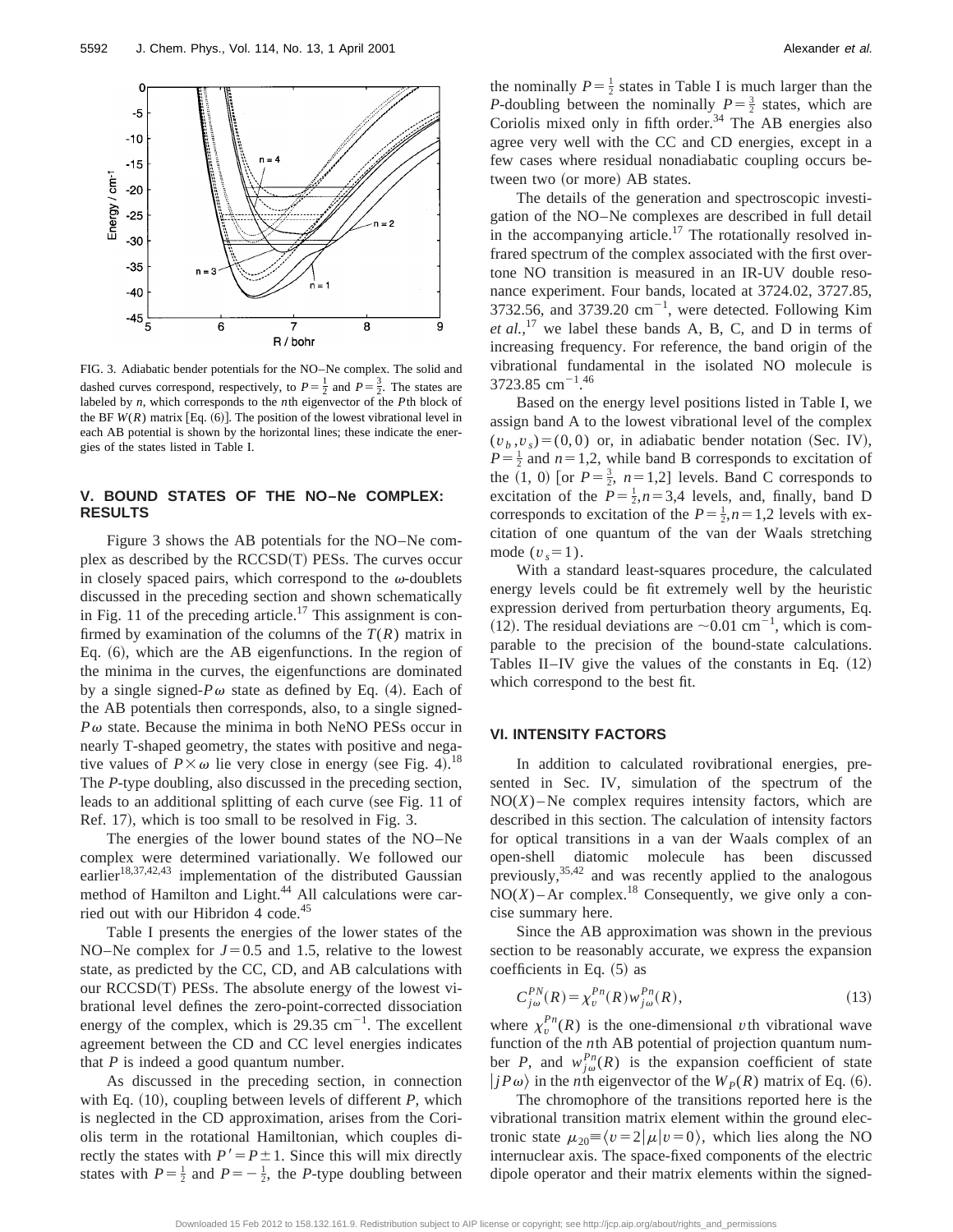TABLE I. Relative energies (in  $cm^{-1}$ ) of lowest bound-states of the NO–Ne complex.

|                |                |                    | CC <sup>a</sup>  |            |                  |                  |
|----------------|----------------|--------------------|------------------|------------|------------------|------------------|
| P <sup>d</sup> | $n^e$          | $v_s$ <sup>f</sup> | $\pi^g=+1$       | $\pi = -1$ | CD <sup>b</sup>  | AB <sup>c</sup>  |
|                |                |                    |                  | $J = 0.5$  |                  |                  |
| $\frac{1}{2}$  | $\mathbf{1}$   | $\overline{0}$     | $\boldsymbol{0}$ | 0.007      | $\boldsymbol{0}$ | $\boldsymbol{0}$ |
|                | $\overline{c}$ | $\overline{0}$     | 0.86             | 0.84       | 0.76             | 0.76             |
|                | 3              | $\overline{0}$     | 7.72             | 7.70       | 7.46             | 9.36             |
|                | $\overline{4}$ | $\overline{0}$     | 9.19             | 9.22       | 9.07             | 11.15            |
|                | $\mathbf{1}$   | $\mathbf{1}$       | 14.66            | 14.41      | 14.18            | 16.84            |
|                | $\overline{c}$ | $\mathbf{1}$       | 14.85            | 15.07      | 14.53            | 15.46            |
|                |                |                    |                  | $J = 1.5$  |                  |                  |
| $\frac{1}{2}$  | $\mathbf{1}$   | $\overline{0}$     | 0.31             | 0.29       | 0.22             | 0.33             |
|                | $\mathfrak{2}$ | $\theta$           | 1.18             | 1.21       | 0.98             | 1.08             |
|                | 3              | $\overline{0}$     | 7.97             | 8.01       | 7.66             | 9.66             |
|                | $\overline{4}$ | $\overline{0}$     | 9.54             | 15.15      | 9.26             | 11.44            |
|                | $\mathbf{1}$   | $\mathbf{1}$       | 14.51            | 14.83      | 14.37            | 17.12            |
|                | $\overline{c}$ | $\mathbf{1}$       | 15.45            | 15.18      | 14.72            | 15.73            |
| $rac{3}{2}$    | $\mathbf{1}$   | $\theta$           | 4.28             | 4.28       | 3.72             | 5.18             |
|                | $\mathfrak{2}$ | $\theta$           | 5.30             | 5.30       | 4.14             | 6.11             |
|                | 3              | $\theta$           | 16.79            | 16.78      | 20.59            | 17.71            |
|                | $\overline{4}$ | $\overline{0}$     | 17.06            | 17.06      | 21.20            | 19.12            |

a Close-coupled calculations.

<sup>b</sup>Centrifugal-decoupled calculations.

c Adiabatic-bender calculations.

<sup>d</sup>Nominal total angular momentum projection quantum number in body frame.

e Adiabatic bender state index.

<sup>f</sup>Nominal stretching quantum number; equal to the number of radial nodes in the vibrational wavefunction. (See Figs.  $3-5$  of Ref. 17.)

<sup>g</sup>Parity. Note that for a given parity, which is related to the index  $\xi$  by  $\pi$  $=\xi(-1)^{J-1/2}$ , there occur two closely spaced levels.

*P* $\omega$  BF basis can be expressed in terms of  $\mu_{20}$ .<sup>18</sup> The rotational line strength factors can be obtained in a similar fashion to the calculation of intensity factors in diatomic molecules.40

Two types of transitions need to be considered here, namely  $P' = \frac{1}{2} \leftarrow P'' = \frac{1}{2}$  and  $P' = \frac{3}{2} \leftarrow P'' = \frac{1}{2}$  bands. As in the case of diatomic transitions, the rotational line strength factors for the latter appear as a product of vibrational and rotational factors:

TABLE II. Vibrational band origins and rotational constants  $(cm<sup>-1</sup>)$  in the effective Hamiltonian for the NO–Ne complex.<sup>a</sup>

| Band | $E_{v_b v_s P}$ | B      | $D/10^{-5}$ |
|------|-----------------|--------|-------------|
| A    | $\theta$        | 0.1070 | 1.75        |
|      | $\Omega$        | 0.1130 |             |
| B    | 4.051           | 0.1045 | 2.83        |
|      | 3.83            | 0.1100 |             |
| C    | 8.034           | 0.0994 | 1.78        |
|      | 8.54            | 0.0995 |             |
| D    | 14.322          | 0.0850 | 7.48        |
|      | 15.18           | 0.0780 |             |

<sup>a</sup>See Eq. (12); the first entry for each band corresponds to the fit to the calculated level positions while the second entry is a best fit to the experimental spectra. The number of digits given indicates the uncertainty in the fit to the experimental spectra (see Ref.  $17$ ).

TABLE III.  $\omega$ -splitting constants (cm<sup>-1</sup>) for the effective Hamiltonian for the NO–Ne complex.<sup>a</sup>

| Band | $V_0$ | $V_2/10^{-3}$ | $V_4/10^{-5}$ |
|------|-------|---------------|---------------|
| A    | 0.422 | 6.94          | $-2.22$       |
|      | 0.33  | 6.80          |               |
| B    | 0.504 | 1.34          | $-5.74$       |
|      | 0.45  | 1.0           |               |
| C    | 0.743 | 6.0           | $-5.35$       |
|      | 0.59  | $-1.0$        |               |
| D    | 0.259 | 18.83         | $-1.17$       |
|      | 0.27  | 25.0          |               |

<sup>a</sup>See Eq. (12); the first entry for each band corresponds to the fit to the calculated level positions while the second entry is a best fit to the experimental spectra. The number of digits given indicates the uncertainty in the fit to the experimental spectra (see Ref. 17). We find (see last paragraph of Sec. IV) that the fit to the calculated energies leads to negligibly small values for the odd coefficients in Eq.  $(12)$   $(V_1$  and  $V_3)$ .

$$
S(J'P' = 3/2, n'v'; J''P'' = 1/2, n''v'')
$$
  
=  $(2J' + 1)(2J'' + 1)|\mu|^2 \left(\frac{J'}{\frac{3}{2}} - 1 - \frac{1}{2}\right)^2,$  (14)

where the transition dipole moment squared is given by an integral involving the AB vibrational wavefunctions for the initial and final states, namely, $18$ 

$$
|\mu|^2 = \mu_{20}^2 \left| \int \chi_{P'n'}^{v'}(R) \mu_{n'n''}^{(3)}(R) \chi_{P''n''}^{v''}(R) dR \right|^2.
$$
 (15)

The explicit expression for  $\mu_{n'n''}^{(3)}$  has been given previously.18 We further remember that radiative transitions are allowed only between states of opposite parity  $\lbrack \xi' = \xi'' \rbrack$ for  $\Delta J = \pm 1$  and  $\xi' = -\xi''$  for  $\Delta J = 0$ ].

The rotational line strength factors for the  $P' = \frac{1}{2} \leftarrow P''$  $=$   $\frac{1}{2}$  bands can be written as

$$
S(J'P'=1/2,n'v';J''P''=1/2,n''v'')
$$
  
=  $(2J'+1)(2J''+1)\left|\begin{pmatrix}J' & 1 & J'' \\ \frac{1}{2} & 0 & -\frac{1}{2}\end{pmatrix}\mu^{\parallel}$   
+  $\xi'\left(\begin{pmatrix}J' & 1 & J'' \\ -\frac{1}{2} & 1 & -\frac{1}{2}\end{pmatrix}\mu^{\perp}\right)^2$ , (16)

TABLE IV. *P*-type doubling constants  $(cm<sup>-1</sup>)$  for the effective Hamiltonian for the NO–Ne complex.<sup>a</sup>

| Band | $C_0/10^{-2}$   | $C_1/10^{-3}$ |
|------|-----------------|---------------|
| A    | 0.60/0.81       | 1.85/5.28     |
|      | 0.4             | 6.0           |
| B    | 0.15/0.39       | $-0.14/-0.33$ |
|      | 0.0             | 0.0           |
| C    | $-1.43/-2.44$   | 0.00/0.00     |
|      | 2.0             | 2.0           |
| D    | $-16.46/-11.75$ | 1.32/1.11     |
|      | $-13.0$         | 0.0           |

 ${}^{a}$ See Eq. (12); for each band, the two entries on the first line correspond to the fit to the calculated level positions with, respectively  $\omega = \frac{1}{2}$  and  $\omega = -\frac{1}{2}$ . The second entry is a best fit to the experimental spectra. The number of digits given indicates the uncertainty in the fit to the experimental spectra (see Ref. 17).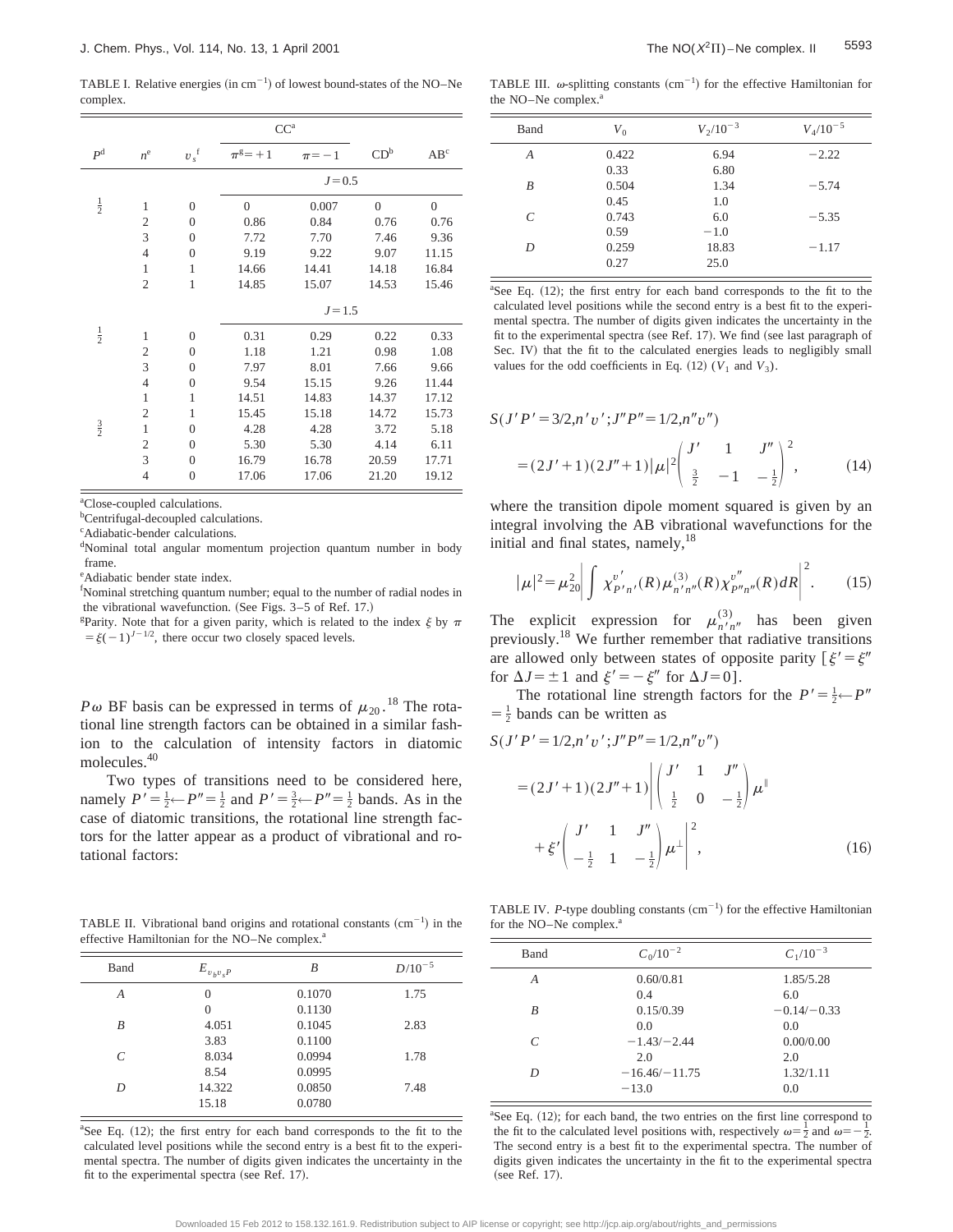where explicit expressions for the parallel  $(\parallel)$  and perpendicular  $( \perp )$  transition moments are given in our earlier paper.<sup>18</sup> Thus, for the  $P' = \frac{1}{2} \leftarrow P'' = \frac{1}{2}$  bands there will be interference between parallel and perpendicular transition moments. Consequently, the line strength factors cannot be separated into a product of rotational and vibrational factors.

The parallel transition moment leads to a weak *Q*-branch, while the perpendicular transition moment yields a strong *Q*-branch. Thus, the relative magnitudes and phase of the two terms in Eq.  $(16)$  will dictate the strength of the *Q*-branches in the  $P' = \frac{1}{2} \leftarrow P'' = \frac{1}{2}$  transitions. However, we expect the perpendicular transition moments to be small for bands with  $\omega' = \omega$ .<sup>18</sup>

Equations  $(14)$  and  $(16)$  were used, with the NO–Ne AB eigenfunctions expressed in the signed- $P\omega$ BF basis [Eq. (4)] and the appropriate AB vibrational wavefunctions, to calculate the rotational line strength factors for transitions to the  $n' = 1 - 4$ ,  $P' = \frac{1}{2}$  and  $n' = 1 - 2$ ,  $P' = \frac{3}{2}$  bend-stretch levels of  $NO(*v*=2)$ –Ne. Since the PESs were calculated for a fixed value of the NO internuclear separation, the bend-stretch wavefunctions of the complex were taken to be independent of the vibrational quantum number of the NO moiety. In this case, the perpendicular transition moment is identically zero for  $P' = \frac{1}{2} \leftarrow P'' = \frac{1}{2}$  bands with  $n' = n''$  (bands A and D).

#### **VII. COMPARISON OF PREDICTED AND EXPERIMENTAL SPECTRA**

With the rotational line strength factors given in Sec. V and the positions of the energy levels of the complex from the CC calculations, we can predict the rotational band contours of the features seen in the experimental spectra, which is described in the accompanying article. To simulate these bands, we first assume that the  $n=1$  and 2,  $P=\frac{1}{2}$  levels in the  $NO(X, v=0)$  – Ar complex are populated thermally, at temperature  $T \cong 1$  K. The spectrum is obtained by summing over all initially populated levels, and all allowed final levels, for transitions to the  $n=1-4$ ,  $P=\frac{1}{2}$  and  $n=1-4$ ,  $P=\frac{3}{2}$ levels of the  $NO(X, v=2)$  – Ar complex. In addition, for a more direct comparison with experiment, we convolute the simulated stick spectrum with an assumed Gaussian linewidth, as described in our earlier publication.<sup>18</sup>

Figure 4 shows the predicted and experimental spectra corresponding to band A. Here, three different calculated spectra (labeled a, c, and d) are compared with the experimental trace (labeled b) from the preceding article.<sup>17</sup> The spectrum based on the *ab initio* calculations is displayed as trace c. Because the *ab initio* PES calculations were at a fixed value of the NO bond distance, it is impossible to determine the shift of the  $v=2 \leftarrow 0$  bands relative to the band origin of this transition in the isolated NO molecule. Consequently, the position of the  $Q_{\pm}^{\pm}$  branch was taken to lie at the experimental band origin  $(3724.02 \text{ cm}^{-1})$ , see Ref. 17). This also defines the origin for the positions of the *ab initio* predictions of bands  $B$ ,  $C$ , and  $D$  (to be discussed later).

Spectrum *d* was generated by fitting the bound-state energies of the *ab initio* calculation to Eq. (12) with the parameters given in Table II–IV, under the assumption that that the intensity arises from a purely parallel transition [the  $\mu^{\perp}$  transition moment from Eq.  $(16)$  was set equal to zero] and that



FIG. 4. Comparison of predicted and experimental spectra of the lowest  $NO(X, v=2 \leftarrow 0)$  overtone transition in the NO–Ne complex (band A), which corresponds to excitation of the  $P = \frac{1}{2}$ ,  $n = 1$  and 2 van der Waals states in the vibrationally excited complex (see Fig. 3). The  $v=2 \leftarrow 0$  band origin in the isolated NO molecule lies at  $3723.85$  cm<sup>-1</sup> (Ref. 46). Trace a is the spectrum generated using Eq.  $(12)$  and the optimized sets of parameters from Tables II–IV. Trace b is the experimental spectrum from Ref. 17. Trace c is the simulation from the *ab initio* calculation. Trace d is the simulation using Eq.  $(12)$  with parameters corresponding to the best fit to the *ab initio* energy levels (Tables II–IV). The assignment of the features in the experimental spectrum is taken from Ref. 17. The ordering of the traces is done so that the *ab initio* and optimized theoretical simulations can both be compared most directly with experiment.

the Franck–Condon factor is constant. Here, too, we assumed that the position of the  $Q_{\pm}^{\pm}$  band lies at the experimental band origin

The overall agreement of traces c and d is excellent, although small differences in the intensities are observed. Comparison of either of these traces with experiment reveals good agreement in the overall rotational structure, but several important deviations in the line positions. Using the heuristic Hamiltonian of Eq.  $(12)$ , we were able to improve the agreement with the observed spectrum by slight changes in the parameters. The resulting parameters, obtained by a leastsquares fit, are shown in Tables II–IV. The number of digits given indicates the uncertainty in the fit. $17$  The centrifugal distortion constant  $D$  in Eq.  $(12)$  could be determined reliably only for the fit to the *ab initio* level positions (see Sec. V), where precise values for each of the rotational levels are available.

The spectrum resulting from the best fit parameters in the Hamiltonian of Eq.  $(12)$  is shown as trace a in Fig. 4. In carrying out the fit we assumed that there is no difference in the parameters describing the  $NO(v=0)$ –Ne and  $NO(v=0)$  $=$  2) – Ne levels. This approximation was made also in the determination of the spectra from the *ab initio* level positions and intensities, as well as in our earlier investigation of the NO–Ar complex.<sup>18</sup>

Also marked in Fig. 4 are the position of several rotational branches. Due to the splitting of the rotational levels, we find four different types of branches corresponding to transitions with  $\Delta \omega = 0$  and  $\pm 1$ . The superscript and subscript indicate, respectively,  $\omega'$  and  $\omega''$ . Since the parity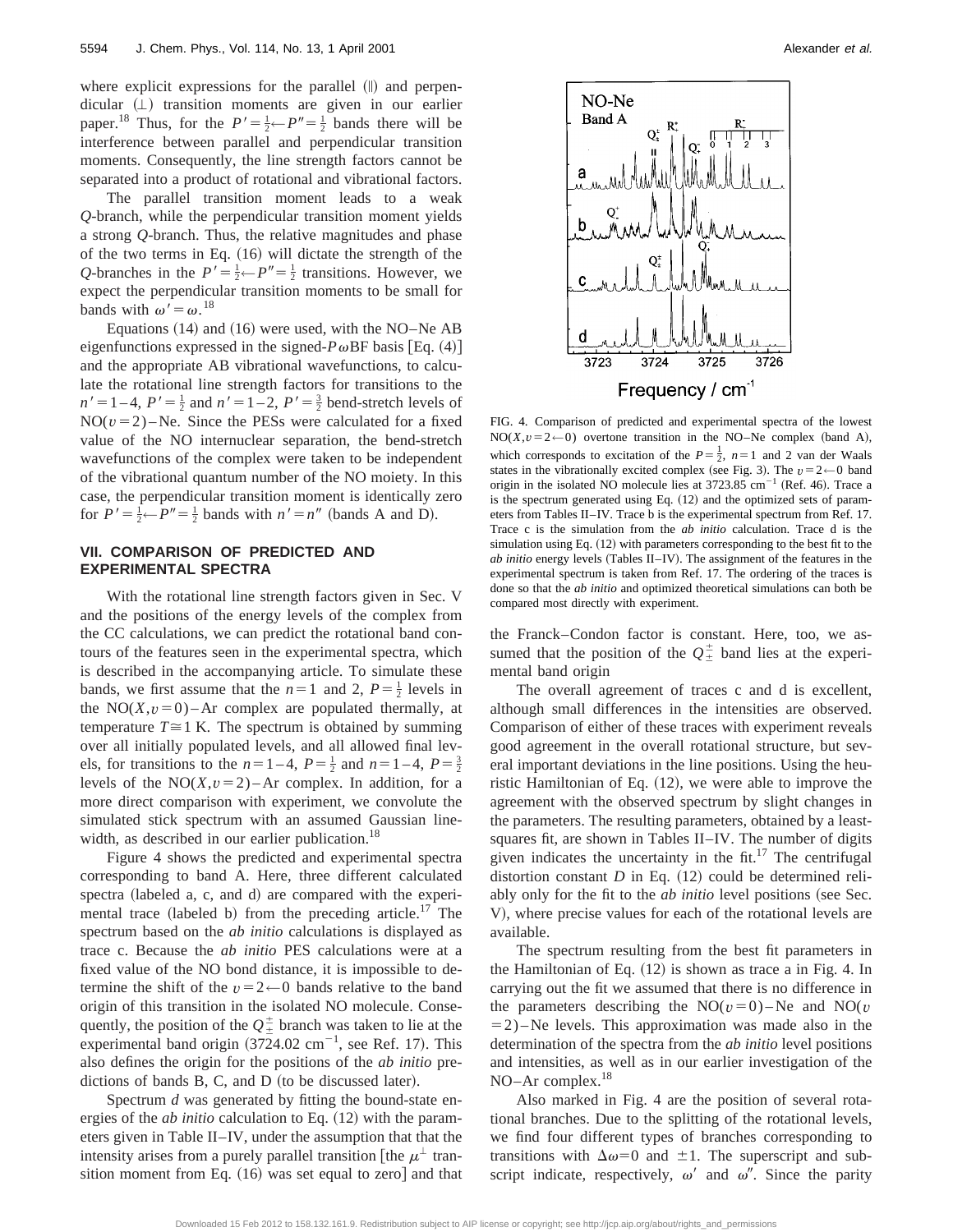

FIG. 5. Comparison of predicted and experimental spectra of the second NO( $X, v = 2 \leftarrow 0$ ) overtone transition in the NO–Ne complex (band B), which corresponds to excitation of the  $P = \frac{3}{2}$ ,  $n = 1$  and 2 van der Waals states in the vibrationally excited complex (see Fig. 3). The  $v=2 \leftarrow 0$  band origin in the isolated NO molecule lies at  $3723.85$  cm<sup>-1</sup> (Ref. 46). Trace a is the spectrum generated using Eq.  $(12)$  and the optimized sets of parameters from Tables II–IV. Trace b is the experimental spectrum from Ref. 17. Trace c is the simulation from the *ab initio* calculation, shifted by 0.221  $cm^{-1}$  to lower wave number. The assignment of the features in the experimental spectrum is taken from Ref. 17. The ordering of the traces is done so that the *ab initio* and optimized theoretical simulations can both be compared most directly with experiment.

must change in the transition, the symmetry index  $\xi$  changes for *Q*-branch lines but is conserved for the *P*- and *R*-branch lines. The position of the various *Q*-branches reflects directly the  $\omega$ -splitting in the upper and lower states while the splittings of the lines in the  $R_+^-$  branch are an indication of the magnitude of the *P*-type doubling. Comparison with trace *c* shows that the *ab initio* calculation predicts too large a splitting between the different *Q* branches.

Also, examination of the  $R_+^-$  branch shows that the predicted rotational constant is slightly too small (see Table II). This is understandable. Because the *ab initio* calculation does not completely recover the correlation energy, the dispersion energy is too small. Hence, the well in the potential is too shallow and its minimum occurs at too large a value of *R*. Finally, we see that the predicted splitting between the  $R_+$ branch lines is slightly too small. This splitting is a reflection of the *P*-type doubling and its *J* dependence. As *J* increases, the splitting is dominated by the  $C_1$  term, and is given, to a good approximation, by the sum of the  $C_1$  terms for each parity. We see from the comparison of trace a and c that the level positions predicted by the *ab initio* calculations slightly underestimate this splitting, and hence the size of  $C_1$  (Table  $IV$ ).

Finally, the constant *P*-type doubling term  $(C_0)$  in Eq. (12) is responsible for the splitting of the  $Q^{\pm}$  branches. Because this splitting is poorly resolved in the experimental spectra, this constant will not be well determined by the fit to experiment.

Figures 5–7 display similar comparisons for bands B, C,



FIG. 6. Comparison of predicted and experimental spectra of the third  $NO(X, v=2 \leftarrow 0)$  overtone transition in the NO–Ne complex (band C), which corresponds to excitation of the  $P = \frac{1}{2}$ ,  $n = 3$  and 4 van der Waals states in the vibrationally excited complex (see Fig. 3). The  $v=2 \leftarrow 0$  band origin in the isolated NO molecule lies at  $3723.85$  cm<sup>-1</sup> (Ref. 46). Trace a is the spectrum generated using Eq.  $(12)$  and the optimized sets of parameters from Tables II–IV. Trace b is the experimental spectrum from Ref. 17. Trace c is the simulation from the *ab initio* calculation, shifted by 0.506  $cm<sup>-1</sup>$  to higher wave number. The assignment of the features in the experimental spectrum is taken from Ref. 17. The ordering of the traces is done so that the *ab initio* and optimized theoretical simulations can both be compared most directly with experiment.



FIG. 7. Comparison of predicted and experimental spectra of the fourth  $NO(X, v=2 \leftarrow 0)$  overtone transition in the NO–Ne complex (band D), which corresponds to excitation of the first van der Waals stretching mode of the  $P = \frac{1}{2}$ ,  $n = 1$  and 2 van der Waals states in the vibrationally excited complex (see Fig. 3). The  $v = 2 \leftarrow 0$  band origin in the isolated NO molecule lies at 3723.85 cm<sup>-1</sup> (Ref. 46). Trace a is the spectrum generated using Eq.  $(12)$  and the optimized sets of parameters from Tables II–IV. Trace b is the experimental spectrum from Ref. 17. Trace c is the simulation from the *ab initio* calculation, shifted by  $0.858 \text{ cm}^{-1}$  to higher wave number. The assignment of the features in the experimental spectrum is taken from Ref. 17. The ordering of the traces is done so that the *ab initio* and optimized theoretical simulations can both be compared most directly with experiment.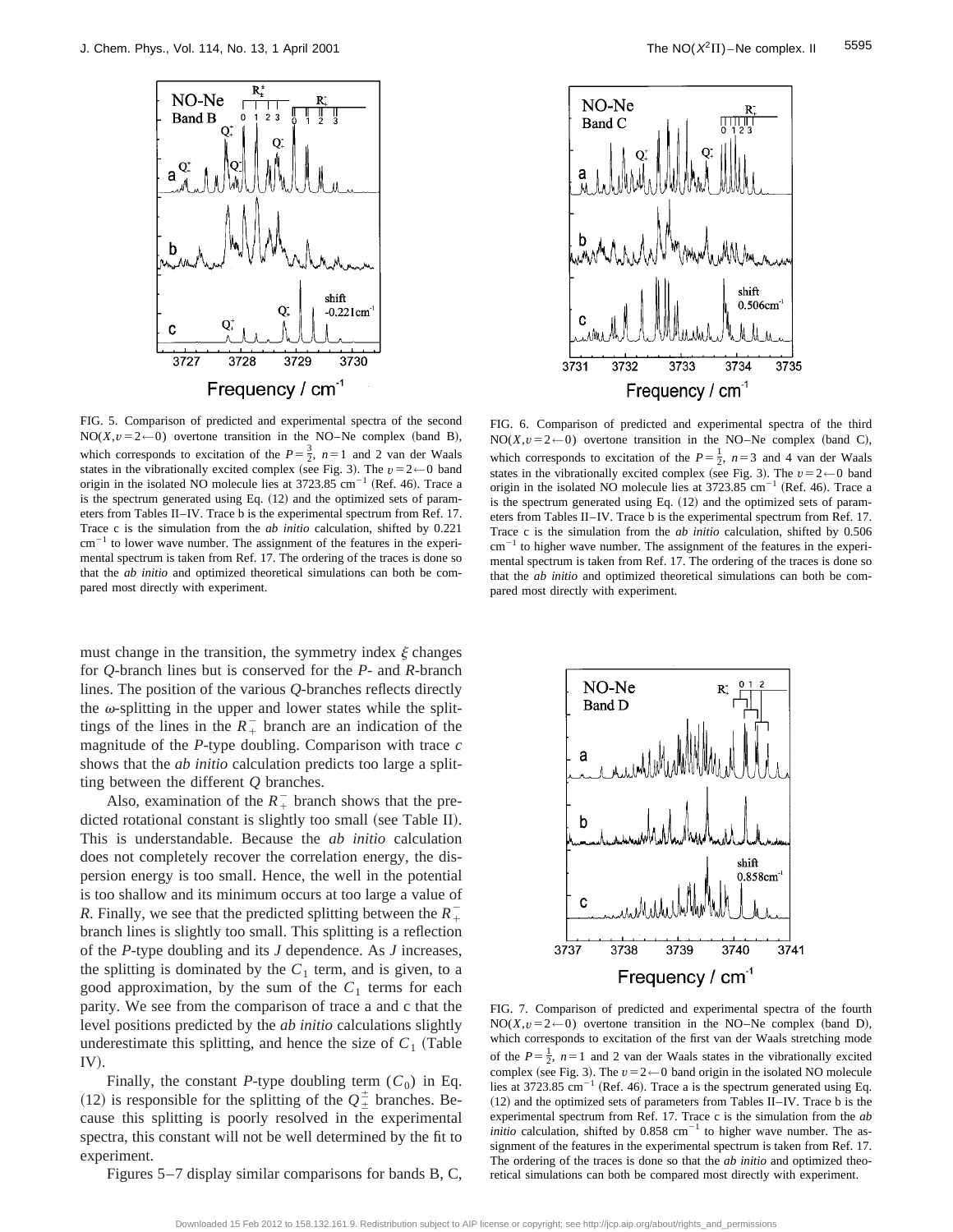and D. In all cases, the *ab initio* spectra are shifted slightly to best fit the position of the experimental spectra. This shift, which is always less than 1  $cm^{-1}$ , implies that the predicted origins of each band (the  $E_{v_b v_s} P$  parameter in Table II), are slightly incorrect. Despite this fact, and although there are small deviations in the rotational line positions, we see that the agreement between the *ab initio* calculations and experiment is, overall, excellent. For band B, as for band A, the predicted rotational constant is slightly too small. This is likely a consequence of the incomplete recovery of the correlation energy, as discussed earlier in this section.

Finally, we observe that for band  $D$  (Fig. 7), the simulation based on the heuristic Hamiltonian on Eq.  $(12)$  reproduces the experimental spectrum far less satisfactorily than we saw in the case of the other bands. Band D corresponds to excitation of one quantum of the van der Waals stretch. As we saw in our investigation of the similar  $NO-Ar$  complex,  $^{18}$ the bound-state wavefunction of this state is far more spread out than those for the lower states, which all have  $v_s = 0$ . In this case, the heuristic Hamiltonian of Eq.  $(12)$ , which assumes, implicitly, that the couplings can be modeled by values of the potential at a particular value of *R*, will fail, because the true wavefunction samples a large range of values of *R*.

#### **VIII. CONCLUSION**

In this article we have used *ab initio* PESs, along with a sophisticated treatment of the bound-state motion of the complex, to predict the vibrational excitation spectrum of the  $NO(X)$  – Ne complex. The agreement with new experimental information, based on REMPI detection of vibrationally excited complexes, is outstanding, both in terms of the absolute spacing of the vibrational bands and the spacing and intensity of the rotational lines. Since the ro-vibronic wavefunctions of the initial and final states of the complex sample a rather extended region of the NeNO(*X*)PESs, this good agreement attests to the accuracy of the *ab initio* PESs. An improved fit to the experimental spectra was obtained, based on a heuristic Hamiltonian which includes the important couplings and splitting, with parameters derived from the *ab initio* calculations.

Before the work of Meyer and co-workers,  $17,47$  inelastic scattering studies provided the major source of experimental information on the interaction of NO with noble gases. The excellent agreement obtained here, and in our earlier investigation of the NO–Ar complex,18 suggests that current *ab initio* methodology is sufficiently sophisticated to provide accurate PESs for these systems, at least in the region probed by the bound-state measurements of Meyer and co-workers. Consequently, deviations between the predictions of the same PESs and scattering studies may indicate residual systematic errors in these latter experiments.

#### **ACKNOWLEDGMENTS**

M.A., H.M., and P.D. are grateful to the U.S. National Science Foundation for its support under Grant Nos. CHE-9971810 (to M.H.A. and P.J.D.) and CHE-9707670 (to H.M.). P.S. would like to thank the EPSRC (UK) for a Senior Research Assistantship at Durham University. T.W. wishes to thank the EPSRC  $(UK)$  for the award of an Advanced Fellowship and for the provision of computer time at the Rutherford Appleton Laboratories. E.P.F.L. is grateful for the support of the Research Grant Council (RGC) of the Hong Kong Special Administration Region (HKSAR) and the Research Committee of the Hong Kong Polytechnic University. Finally, the authors wish to thank Brian Howard for a copy of unpublished material from the thesis of Paul Mills  $(Ref. 48).$ 

- 1For a comprehensive recent review, see P. J. Dagdigian, in *Dynamics and Kinetics of Small Radicals*, edited by K. Liu and A. F. Wagner (World Scientific, Singapore, 1995), Part I, p. 315.
- <sup>2</sup>H. H. W. Thuis, S. Stolte, J. Reuss, J. J. H. van der Biesen, and C. C. H. van der Meijdenberg, Chem. Phys. 52, 211 (1980).
- <sup>3</sup> J. M. Hutson, in *Advances in Molecular Vibrations and Collision Dynam*ics, edited by J. M. Bowman and M. A. Ratner (JAI, Greenwich, CT, 1991), Vol. 1A, p. 1.
- <sup>4</sup>M. T. Berry, R. A. Loomis, L. C. Giancarlo, and M. I. Lester, J. Chem. Phys. 96, 7890 (1992).
- 5M. I. Lester, S. E. Choi, L. C. Giancarlo, and R. W. Randall, Faraday Discuss. 97, 365 (1994).
- <sup>6</sup>M. I. Lester, C.-C. Chuang, P. M. Andrews, M. Yang, and M. H. Alexander, Faraday Discuss. **102**, 311 (1995).
- $^7$ For a good review, see M. C. Heaven, J. Phys. Chem. **97**, 8567 (1993).
- 8B.-C. Chang, L. Yu, D. Cullin, B. Rehfuss, J. Williamson, T. A. Miller, W. M. Fawzy, X. Zheng, S. Fei, and M. Heaven, J. Chem. Phys. **95**, 7086  $(1991).$
- 9B.-C. Chang, J. R. Dunlop, and T. A. Miller, Chem. Phys. Lett. **207**, 55  $(1993).$
- 10B.-C. Chang, J. R. Dunlop, J. W. Williamson, T. A. Miller, and M. C. Heaven, Chem. Phys. Lett. 207, 62 (1993).
- 11C. C. Carter, H.-S. Lee, A. B. McCoy, and T. A. Miller, J. Mol. Struct. **1**, 525 (2000).
- 12B. J. Howard, C. M. Western, and P. D. Mills, Faraday Discuss. Chem. Soc. 73, 129 (1982).
- 13P. D. A. Mills, C. M. Western, and B. J. Howard, J. Phys. Chem. **90**, 4961  $(1986).$
- 14Y. Kim, K. Patton, J. Fleniken, and H. Meyer, Chem. Phys. Lett. **318**, 522  $(2000)$ .
- <sup>15</sup> J. C. Miller and W.-C. Cheng, J. Phys. Chem. **96**, 2573 (1985).
- <sup>16</sup> J. Fleniken, Y. Kim, and H. Meyer, J. Chem. Phys. **109**, 8940 (1998).
- <sup>17</sup> Y. Kim, J. Fleniken, and H. Meyer, J. Chem. Phys. **114**, 5577 (2001), preceding paper.
- 18Y. Kim, J. Fleniken, H. Meyer, M. H. Alexander, and P. J. Dagdigian, J. Chem. Phys. 113, 73 (2000).
- <sup>19</sup> M. H. Alexander, Chem. Phys. **92**, 337 (1985).
- 20P. J. Knowles, C. Hampel, and H.-J. Werner, J. Chem. Phys. **99**, 5219 (1993); *ibid.* **112**, 3106 (2000).
- <sup>21</sup> MOLPRO is a package of *ab initio* programs written by H.-J. Werner and P. J. Knowles, with contributions from J. Almlöf, R. D. Amos, M. J. O. Deegan, S. T. Elbert, C. Hampel, W. Meyer, K. Peterson, E. A. Reinsch, R. Pitzer, A. Stone, and P. R. Taylor.
- <sup>22</sup> GAUSSIAN 98 is the latest in the Gaussian series of electronic structure programs. For more information, see the web site http:// www.gaussian.com/g98broc.htm
- <sup>23</sup> S. F. Boys and F. Bernardi, Mol. Phys. **19**, 553 (1970).
- <sup>24</sup> W. Gautschi, ACM Trans. Math. Softw. **20**, 21 (1994); **24**, 355 (1998).
- <sup>25</sup> T.-S. Ho and H. Rabitz, J. Chem. Phys. **104**, 2584 (1996).
- 26T. Hollebeek, T.-S. Ho, and H. Rabitz, Annu. Rev. Phys. Chem. **50**, 537 1999).
- $^{27}$ P. Soldan and J. M. Hutson, J. Chem. Phys. 112, 4415 (2000).
- <sup>28</sup> D. M. Brink and G. R. Satchler, *Angular Momentum*, 2nd ed. (Clarendon, Oxford, 1968).
- <sup>29</sup> M. H. Alexander, J. Chem. Phys. **111**, 7426 (1999); M. H. Alexander and S. Stolte, *ibid.* **112**, 8017 (2000).
- <sup>30</sup> E. P. F. Lee and T. G. Wright, J. Chem. Phys. **109**, 157 (1998).
- <sup>31</sup> J. Klos, G. Chalasinski, M. T. Berry, R. Bukowski, and S. M. Cybulski, J. Chem. Phys. 112, 2195 (2000).
- <sup>32</sup> M. H. Alexander, J. Chem. Phys. **111**, 7435 (1999).